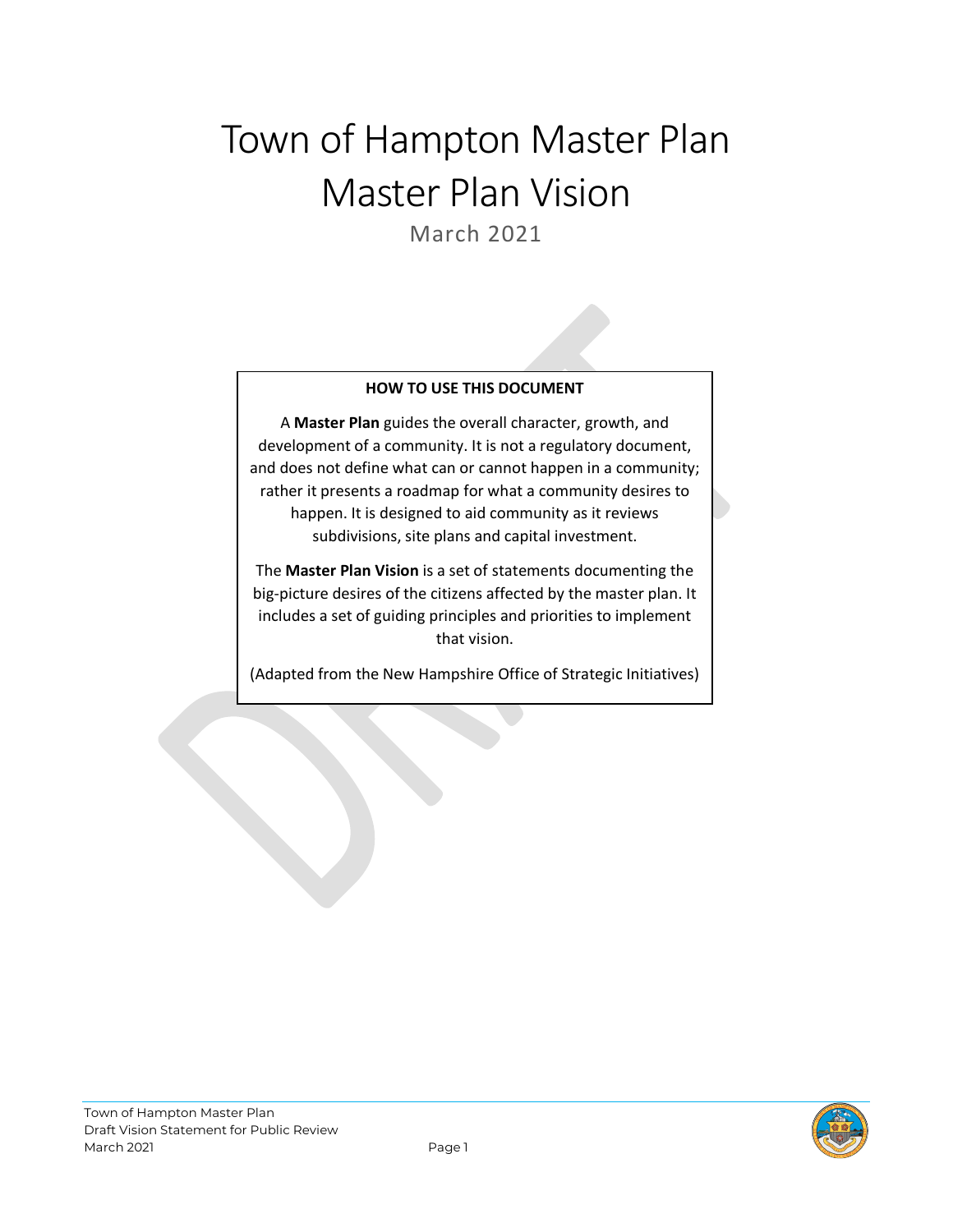## Introduction

#### Current Conditions

The Town of Hampton, New Hampshire ties together farmland, residential neighborhoods, a highly popular beach destination, an active town center, a robust local economy, and breathtaking natural resources, in an area of less than 15 square miles. Hampton is located on major roadways amid extensive consumer services, indoor and outdoor entertainment venues, a variety of local retail establishments and several institutions of higher learning. In spite of the area's popularity among summer vacationers and its ongoing economic growth and development, Hampton continues to maintain a small-town feel, with residents reporting a strong sense of community and camaraderie. This identity is fostered by an active Recreation Department, a superb education system, and local "gems" such as North Beach remaining quiet and visited primarily by year-round residents.

The west side of town is characterized by forested residential streets and rolling fields, with a couple of working farms hearkening back to the town's roots as an agricultural community. The residential neighborhoods throughout town attract families looking to take advantage of the town's parks and playgrounds, the community activities run by the Recreation Department, and the highly-rated schools. The Merrill Drive and Liberty Lane business parks host companies that create local jobs, and present opportunities for continued growth and construction, while preserving forested areas and maintaining green landscapes. The businesses along the Route 1 corridor provide easily accessible essential services to local residents while bringing money into the community from drivers passing through. Hampton's town center is a place for residents to dine and shop at local businesses. The Hampton shoreline, from south of the Harbor Inlet to Plaice Cove, houses both year-round and seasonal residents, and draws thousands of tourists and visitors from around the world every summer to picnic, sunbathe, swim, and shop, and surf. The shoreline is home to many stores, bars, and restaurants, and is a major economic driver for the town. And, of course, the natural resources of Hampton, including the Seabrook-Hampton Estuary, Meadow Pond, Harborside Dunes, Batchelder Park, and other open space areas are treasured for recreational, ecological, natural-hazard-mitigation, and aesthetic values.

#### Future Changes

While the town's year-round population has held steady for a number of years at around 15,000, a growing seasonal population (which pushes the local population as high as 100,000 during the summer) and economic development create pressures that represent both a challenge and an opportunity for the community. Hampton's location at the intersection of multiple state roads and highways, and in relative proximity to Boston, Portsmouth, and beautiful lakes and mountains, along with its identity as a world-renowned beach destination, mean that residential and commercial development may continue, and that a large visitor population will continue to be attracted to the community,.

Additionally, the ongoing effects of climate change and sea level rise will continue to change the community's exposure to natural disaster events while straining infrastructure, natural habitats, the built environment, and people. Continued development in low-lying and coastal areas, where it occurs, will lead to increasing stress on municipal, state, and federal services, maintenance activities, and emergency operations; Meanwhile, impaired real-estate values in low-lying and coastal areas, may create new development pressures in inland and upland locations.

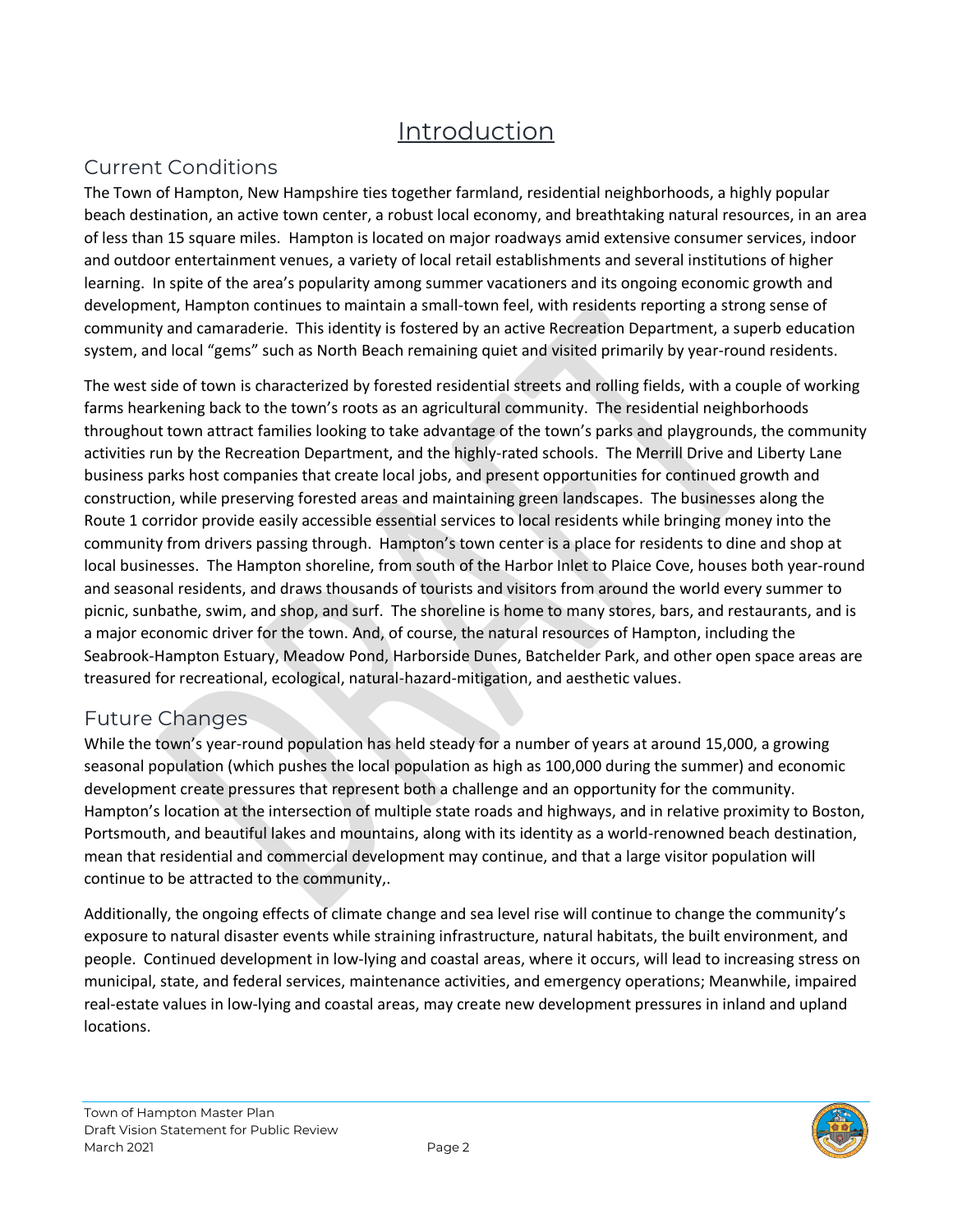#### A Holistic Approach

This Master Plan will guide Hampton to a future where the Town is able to sustain and enhance its historic, small-town New Hampshire quality of life, while promoting thoughtful commercial and residential development; all against a backdrop of a changing climate and rising sea levels that will cause town-wide impacts on this coastal community. Considering the current needs of Hampton residents as well as expected changes in the future will allow Hampton to benefit local residents, businesses, and visitors. Hampton will be a town that fosters neighborhood preservation, new development, and environmental conservation while providing a safe, comfortable, and enjoyable lifestyle for all.

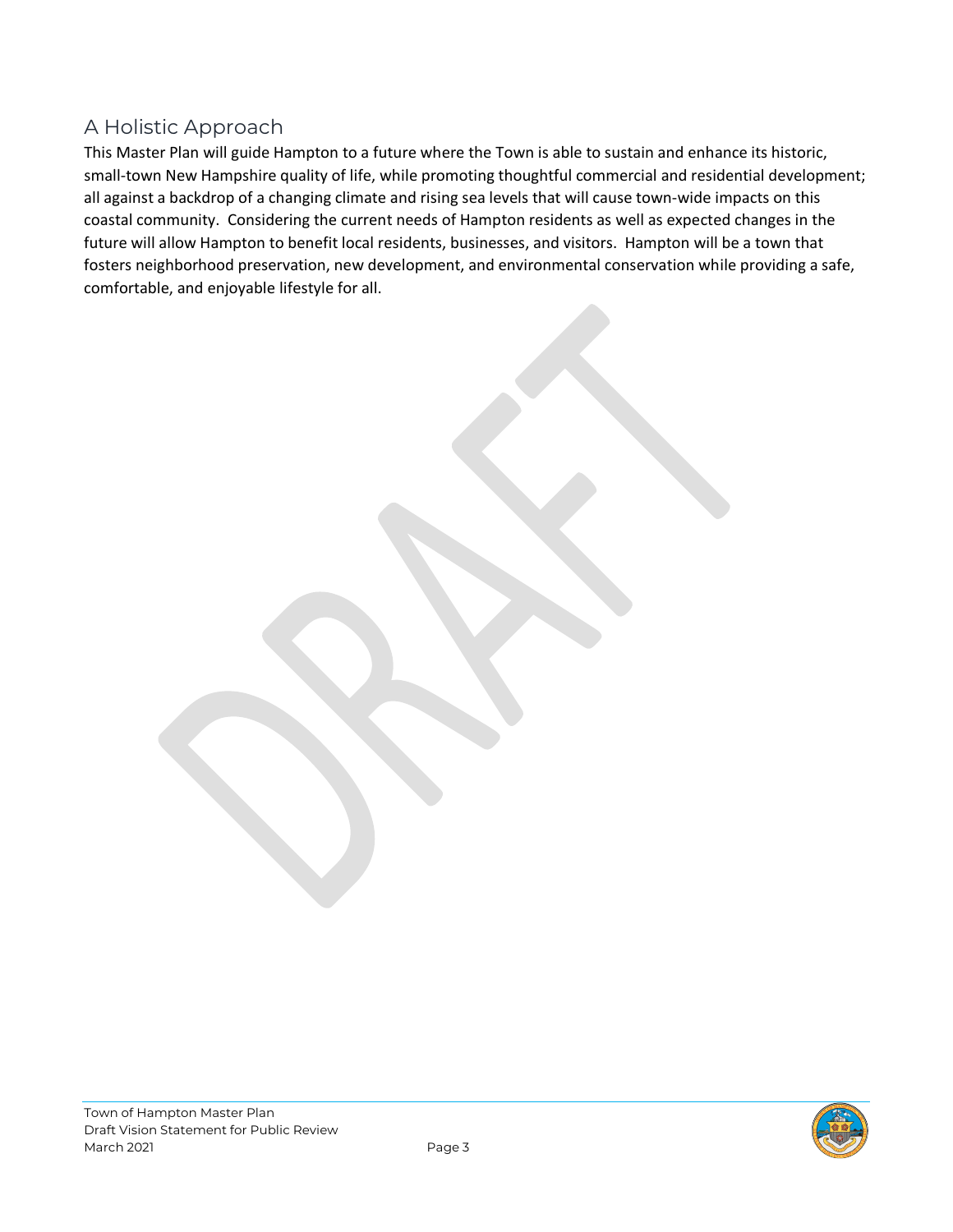## Guiding Principles and Priorities

#### Preserving a Sense of Place and Identity

Although Hampton will continue to grow and change in the future, residents and visitors will still be able to recognize their community. Preservation of existing landscapes, architectural styles, and unique neighborhood layouts will help maintain the town's beauty and identity. Continued municipal support of the Recreational Department, Lane Library, and school system, as well as expansion and improvement of community spaces, will help maintain the sense of a close-knit and friendly community.

This future will be achieved by:

- $\triangleright$  Supporting and strengthening the town's community organizations and municipal services to continue building relationships between residents and fostering a local sense of community, while attracting new residents and creating a population that is diverse with regard to age, race, and gender.
- $\triangleright$  Taking steps to maintain a robust local fishing and recreational boating industry, including through preservation of water access.
- Review its zoning ordinances to ensure they support the unique characteristics of each neighborhood
- $\triangleright$  Continuing to apply design guidelines for key locations to facilitate consistent architectural and landscaping styles
- $\triangleright$  Support preservation of historic structures and views.

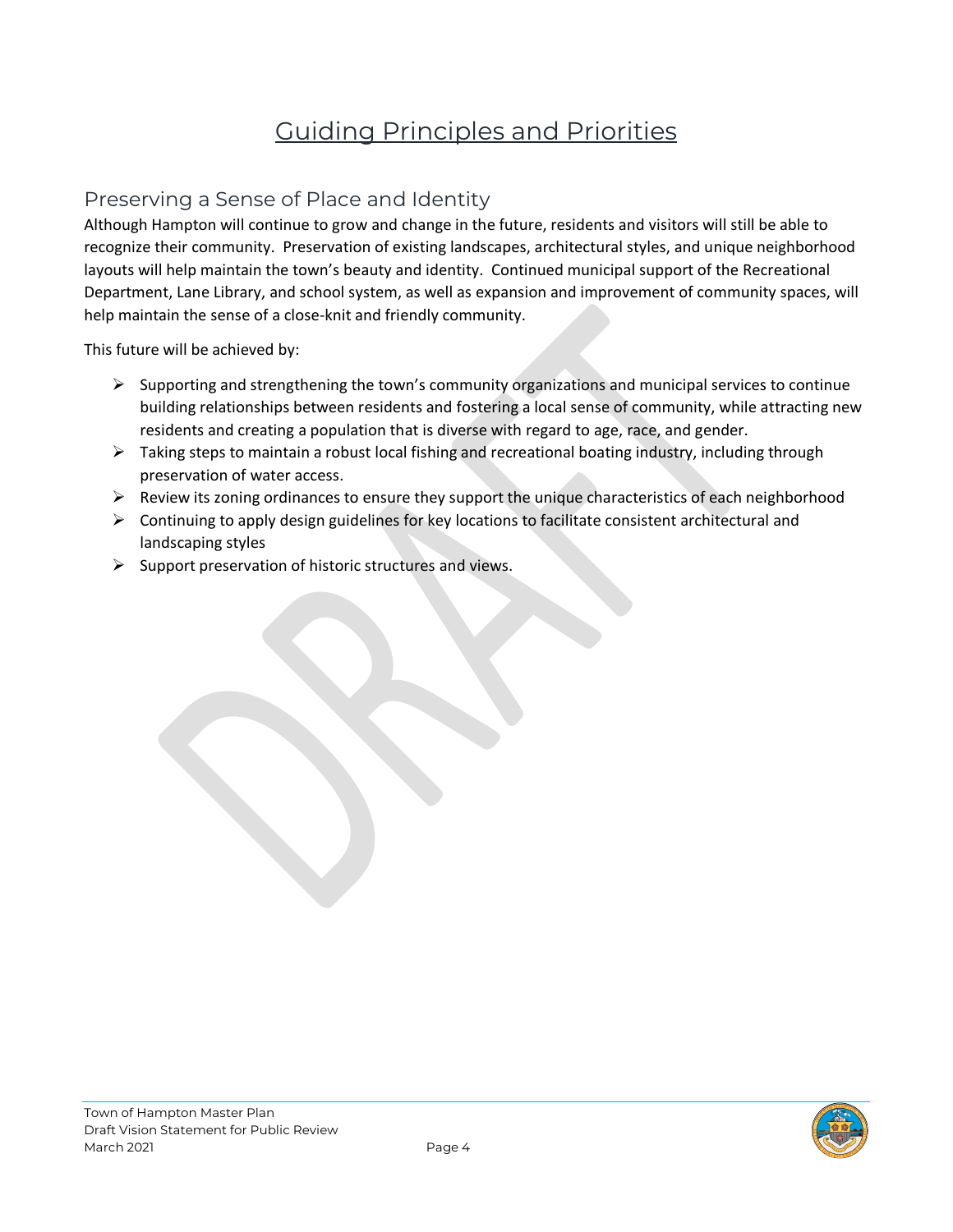#### Forward-Looking Development

A future Hampton will have grown and become more dense in some areas while preserving open space, protecting natural areas, maintaining existing low-density neighborhoods, retrofitting at-risk development to be resilient to coastal hazards, and returning some currently developed areas to open space to allow for the migration of coastal habitats. Development within coastal hazard zones will be limited, with new development and redevelopment focused within the town center, Route 1 Corridor, and other inland and upland locations. Residential density will be higher near the town center to facilitate continued population growth in the town, as well as the relocation of residents away from at-risk coastal areas.

This future will be achieved by implementing a development strategy that addresses the current economic needs of the town while considering likely future economic, social, and environmental conditions. This forwardlooking approach will foster continued economic growth while preserving Hampton's small-town feel and unique neighborhood characters, as well as accounting for the town-wide impacts that a changing shoreline will have on existing and future development patterns.

Features of this approach will include:

- $\triangleright$  Limit new development within existing and projected coastal hazard zones
- $\triangleright$  Incentivize retrofitting of the existing properties in coastal hazard zones to better withstand hazards such as flooding and high winds
- $\triangleright$  Prioritize protection of critical facilities and infrastructure to support emergency evacuation and response
- $\triangleright$  Redirect future development to inland locations at lower risk
- $\triangleright$  Focus increased residential density near the town center
- $\triangleright$  Preserve existing open spaces
- $\triangleright$  Enable and support property buyouts, managed retreat, and creation of open space when desired by, and appropriate for, property owners, residents, and local neighborhoods.

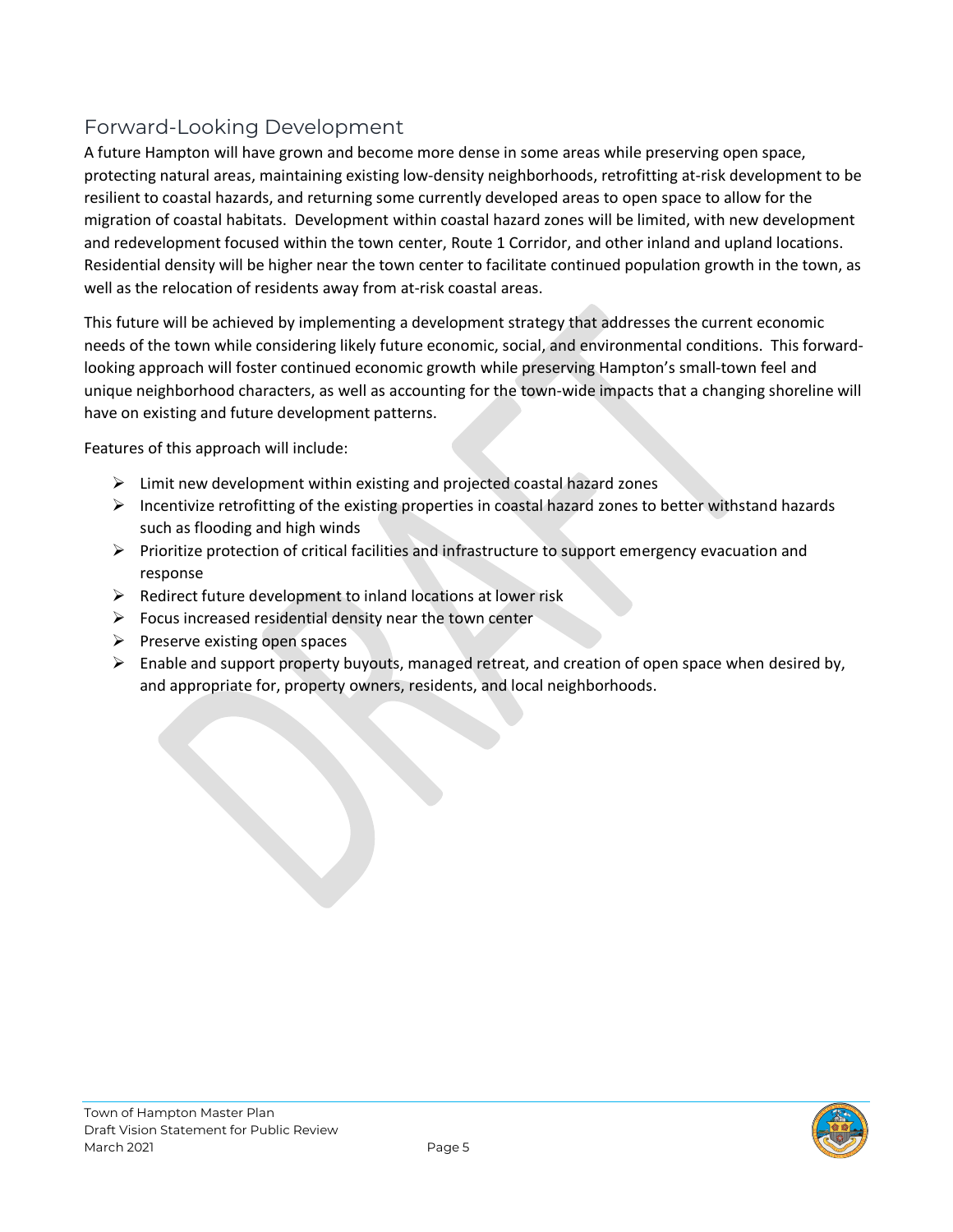#### A Robust and Resilient Economy

A future Hampton will continue to be home to a diverse, year-round economy supporting a similarly diverse and year-round local workforce. Local small businesses will sustain the unique identity of the town, while larger corporations located in the Merrill Drive and Liberty Lane business parks, as well as along Route 1, will provide a consistent job base. Hampton's water-dependent business activities, including marinas, fishing and shellfishing, and water-based recreation, will highlight the community's coastal character.

Hampton will achieve this future by:

- $\triangleright$  Encouraging economic diversity.
- $\triangleright$  Supporting the local business ecosystem.
- $\triangleright$  Prioritizing water-dependent uses in some areas and preserving water access for such businesses.
- $\triangleright$  Expanding business development in the Town Center, along the Route 1 Corridor, and in other areas outside of current and projected future coastal hazard zones.
- $\triangleright$  Providing guidance and incentives to businesses building their resilience to natural hazards, public health emergencies, and other disruptions.
- $\triangleright$  Fostering a robust year-round economy that provides jobs and services without increasing dependence on the seasonal tourist population.

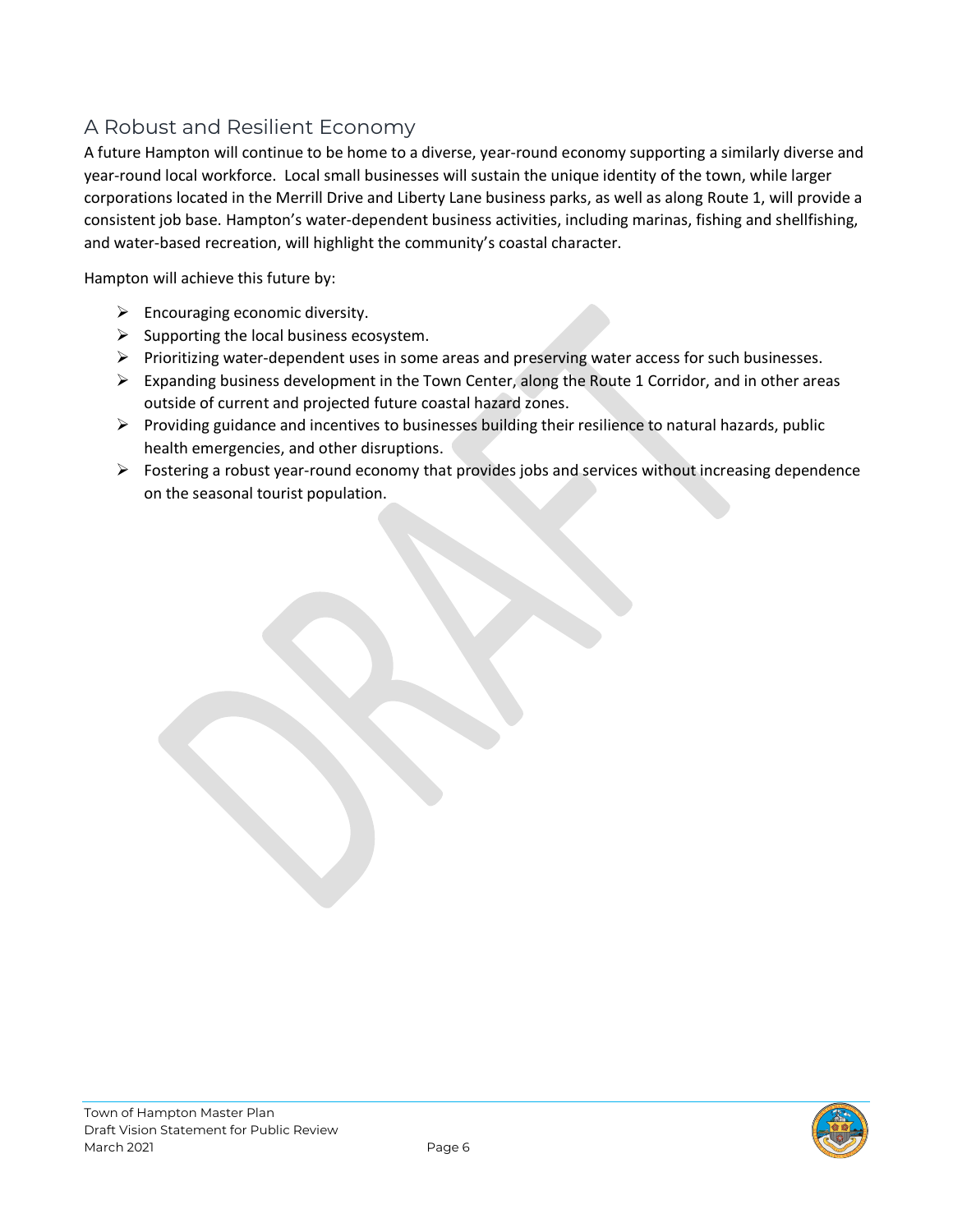#### Open Space and Natural Resources

A future Hampton will continue to recognize the value that open spaces and natural areas provide with regards to recreation and tourism, environmental and ecological benefits, and coastal hazard mitigation. Hampton will be a community that continues to be identified by its extensive coastal wetlands, and that provides recreational opportunities to residents and visitors in its forests, lakes and other natural features.

Hampton will achieve this future by choosing to proactively protect open space, preserve natural ecosystems, and expand outdoor recreation opportunities. Hampton will also facilitate the inland migration of coastal habitats as sea levels rise. Specific aspects of the Town's conservation strategy will include:

- $\triangleright$  Continuing to support the Parks and Recreation Department.
- $\triangleright$  Leveraging the town's existing natural areas.
- $\triangleright$  Considering the changing climate, rising sea level and groundwater levels, and changing water currents and salinity levels.
- $\triangleright$  Minimizing stormwater pollution to wetlands, lakes, and coastal ecosystems.
- $\triangleright$  Promoting the accessibility of open space and recreational assets to all of the town's residents
- $\triangleright$  Supporting development of the New Hampshire Seacoast Greenway.
- $\triangleright$  Setting aside new conservation land when appropriate, prioritizing areas in flood hazard zones and that can facilitate marsh migration.
- $\triangleright$  Utilizing green infrastructure and living shoreline approaches for capital improvement and hazard mitigation projects when possible.

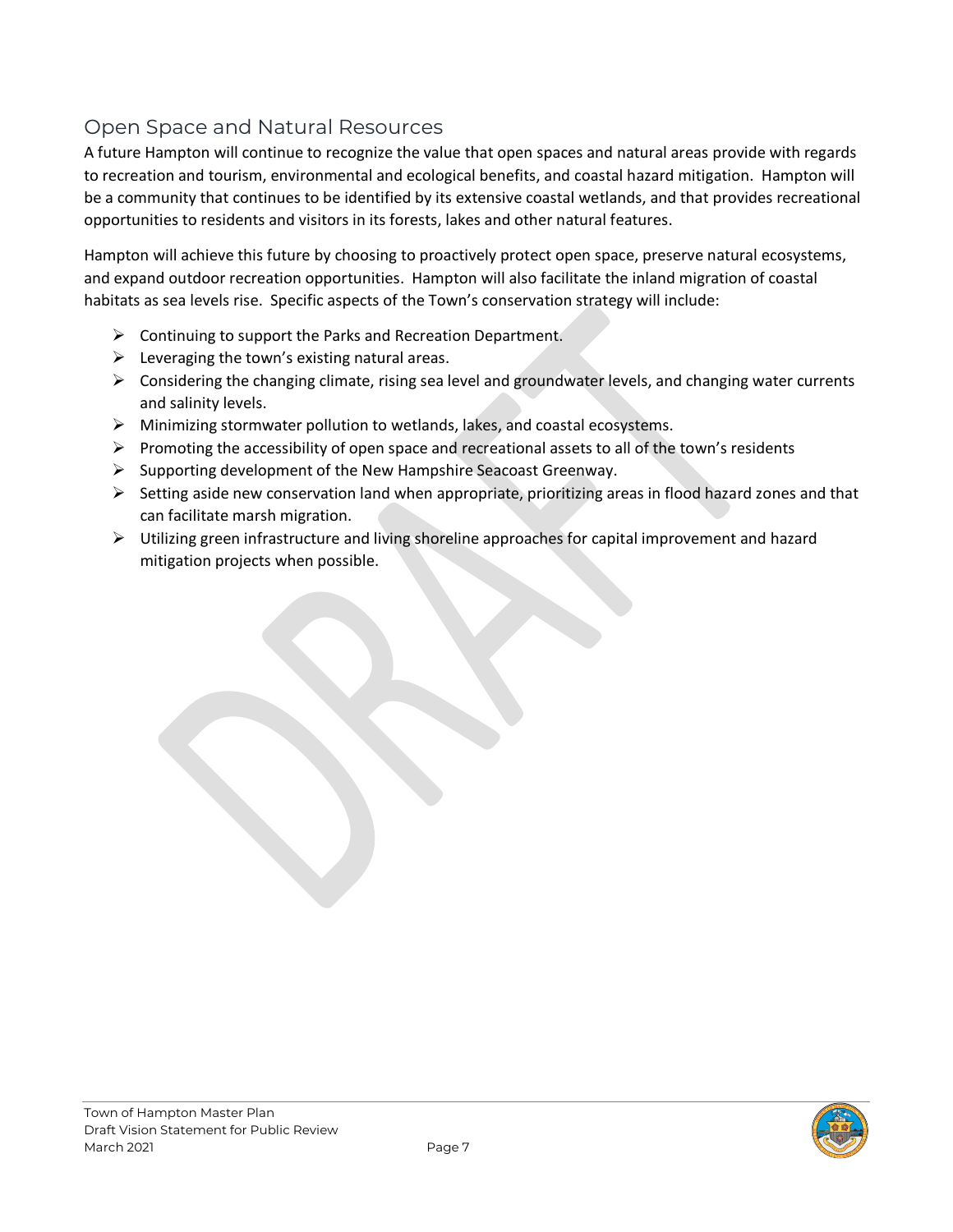### Connected Community

A future Hampton will have a town-wide community that is connected both as practical matter and with regards to the identity of residents and visitors.

One important aspect of this vision is connecting Hampton's beach areas, inland neighborhoods, and western corner through bike-paths, sidewalks, public transit, and way-stops. This increase in transit availability will increase travel between these different parts of the community, and cause co-benefits of reducing vehicular traffic and fossil fuel use while increasing positive public health outcomes.

Hampton will work to reduce vehicular traffic in other ways as well, including through route planning, parking management, and infrastructure upgrades. Reduced traffic backup will improve the quality of life for residents, support local businesses that rely on the use of Hampton's roads for their livelihoods, and attract visitors and investors.

Over the long term, this increased connectivity, and the improved the accessibility of Hampton's coastal recreational and natural resources from the rest of town, will encourage development in, and migration to, the town's inland areas as rising sea levels and changing shorelines limit development and living opportunities on the coast.

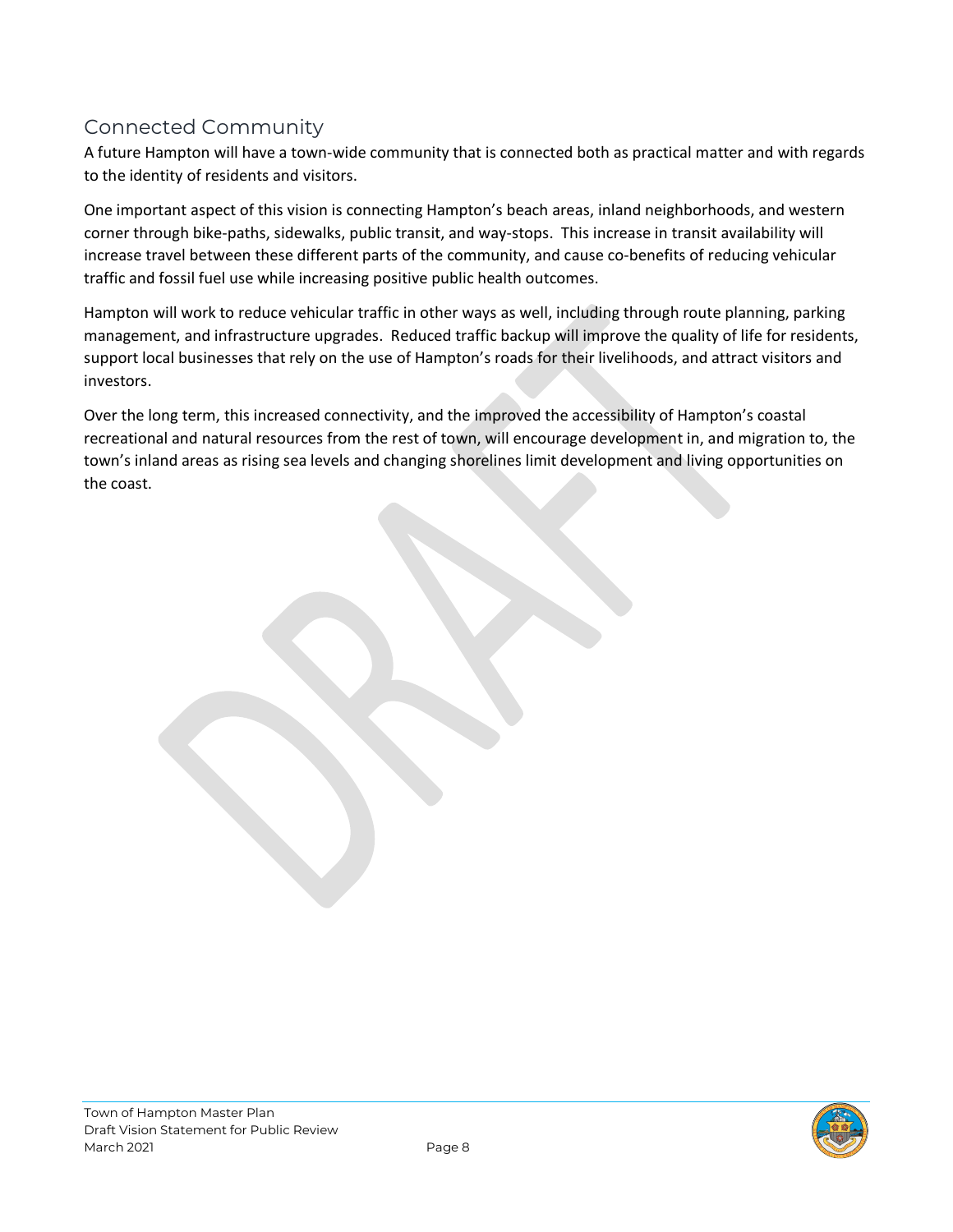#### A Regional Voice

Hampton will leverage its relationships with state and regional agencies and institutions, many of which have offices and facilities located within Hampton, to advance policies at the state level, support academic research, and influence regional planning decisions so that the perspectives and interests of Hampton and other coastal New Hampshire communities are recognized and pursued.